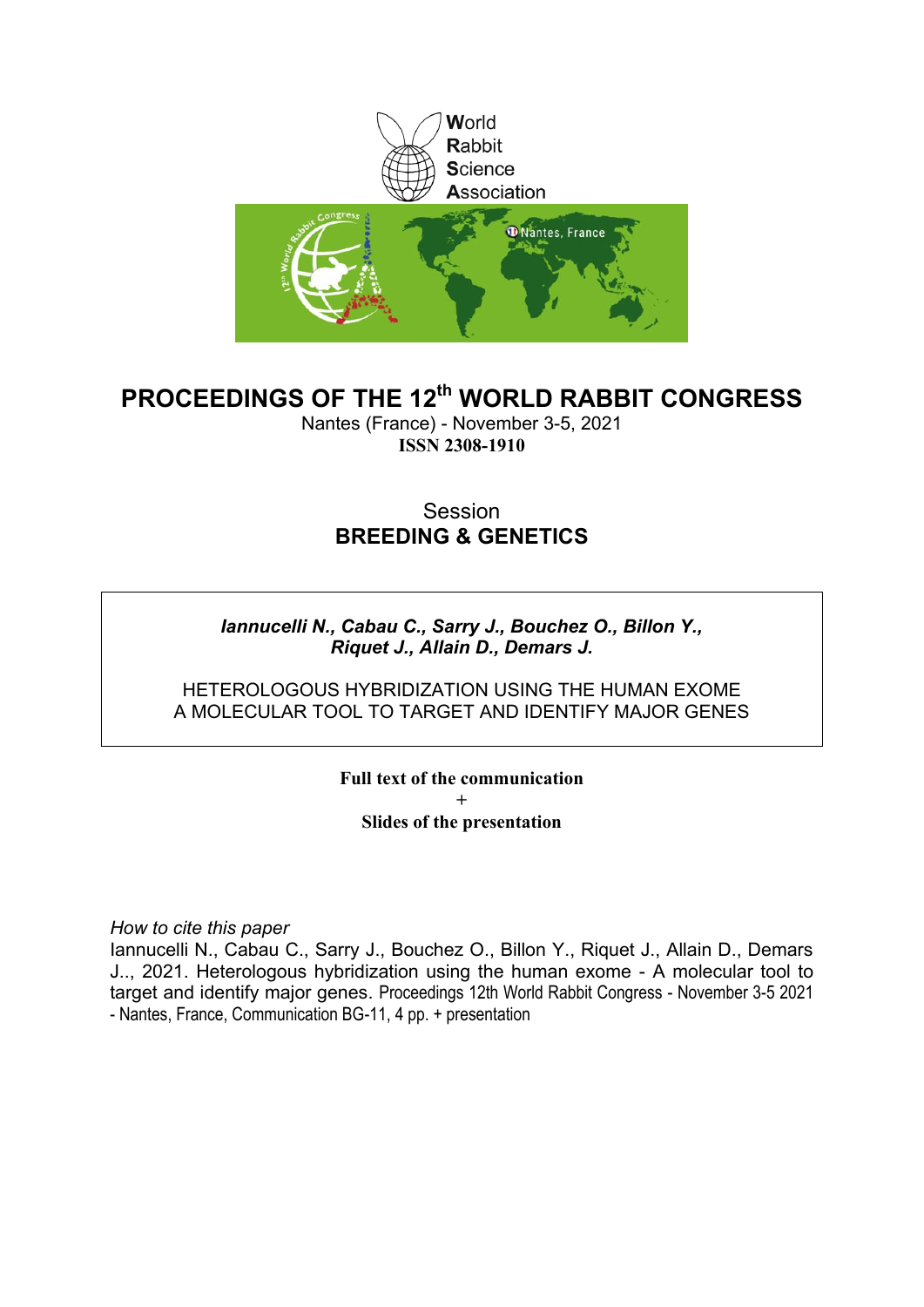#### **HETEROLOGOUS HYBRIDIZATION USING THE HUMAN EXOME - A MOLECULAR TOOL TO TARGET AND IDENTIFY MAJOR GENES**

Iannucelli N.<sup>1</sup>, Cabau C.<sup>2</sup>, Sarry J.<sup>1</sup>, Bouchez O.<sup>3</sup>, Billon Y.<sup>4</sup>, Riquet J.<sup>1</sup>, Allain D.<sup>1</sup>, Demars J.<sup>1</sup>\*

<sup>1</sup>GenPhySE, Université de Toulouse, INRAE, ENVT, F-31326, Castanet Tolosan, France <sup>2</sup>Sigenae, INRAE, F-31326, Castanet Tolosan, France <sup>3</sup>GenoToulGenomicsPlatform (GeT-PlaGe&Bioinfo), INRAE, F-31326, Castanet Tolosan, France <sup>4</sup>GenESI, INRAE, doi:10.15454/1.5572415481185847E12, F-17700 Surgères, France \*Corresponding author: julie.demars@inrae.fr

#### **ABSTRACT**

Identifying causal mutations responsible of phenotypes in a time and cost-effective manner remains a challenge still for all species. Although the portfolio of next-generation sequencing methodologies offers a broad range of opportunities nowadays, having the right and suitable molecular genetic tools in non-model organisms is often an issue. For the European rabbit (*Oryctolagus cuniculus*), considered as an animal model for experimental research, the OryCun2.0 reference genome was released in 2009 and the Affymetrix AxiomOrcun SNP Array was made available in 2016. This novel beadchip gives the possibility to develop conveniently genome-wide association studies (GWAS) in rabbits without however freeing itself from the subsequent steps of causal mutation characterization. Whole exome sequencing (WES) appears as a direct and suitable strategy to target and sequence variants all at once. Unfortunately, no exome enrichment tool exist for rabbits. Here, we proposed to capture the rabbit exome using the marketed human panel since human and rabbit genomes are closely related on the phylogenetic tree of species. We performed heterologous hybridization for 48 rabbits from 7 different populations and generated 2 billion sequencing reads for the whole dataset. The quality of the heterologous hybridization allowed the capture of the rabbit exome and enabled a dataset of 40,000 confident variants that specifically target both protein-coding and extended exons. This method also presents a unique opportunity to investigate both *(i)* the genetic diversity of different rabbits' breeds and *(ii)* the mendelian determinism of specific phenotypes in rabbits without resorting to costly customized tools.

**Key words**: human, exome, capture, sequencing, variants.

#### **INTRODUCTION**

Genome-wide association studies (GWAS) are widely used to identify loci associated with phenotypic traits. However, GWAS require *(i)* molecular genomic tools that are not available for a broad range of species and *(ii)* important effort for fine-mapping to identify causal mutations. Whole exome sequencing (WES) occured as a direct strategy to target and sequence variants all at once since especially for major genes for which causal mutations are often non-synonymous polymorphisms (Warr et al. 2015).

WES focuses on pre-specified target regions, generally the exonic part of protein-coding regions. While exome enrichment tools are provided by manufacturers for various species such as human and dogs, specific designs are requested for other model organisms. To overcome this issue, heterologous capture have been performed using whole human exome enrichment tools to analyze non-human primate exomes (Vallender 2011). Indeed, the best homology between distinct genomes correspond to protein-coding regions with a moderate to high degree of conservation given the phylogenetic distance.

To determine whether human and rabbit genomes are sufficiently homologous for exome capture, we applied the human exome kit to rabbit DNA samples in order to potentially investigate the mendelian determinism of specific phenotypes in rabbits without resorting to costly customized tools.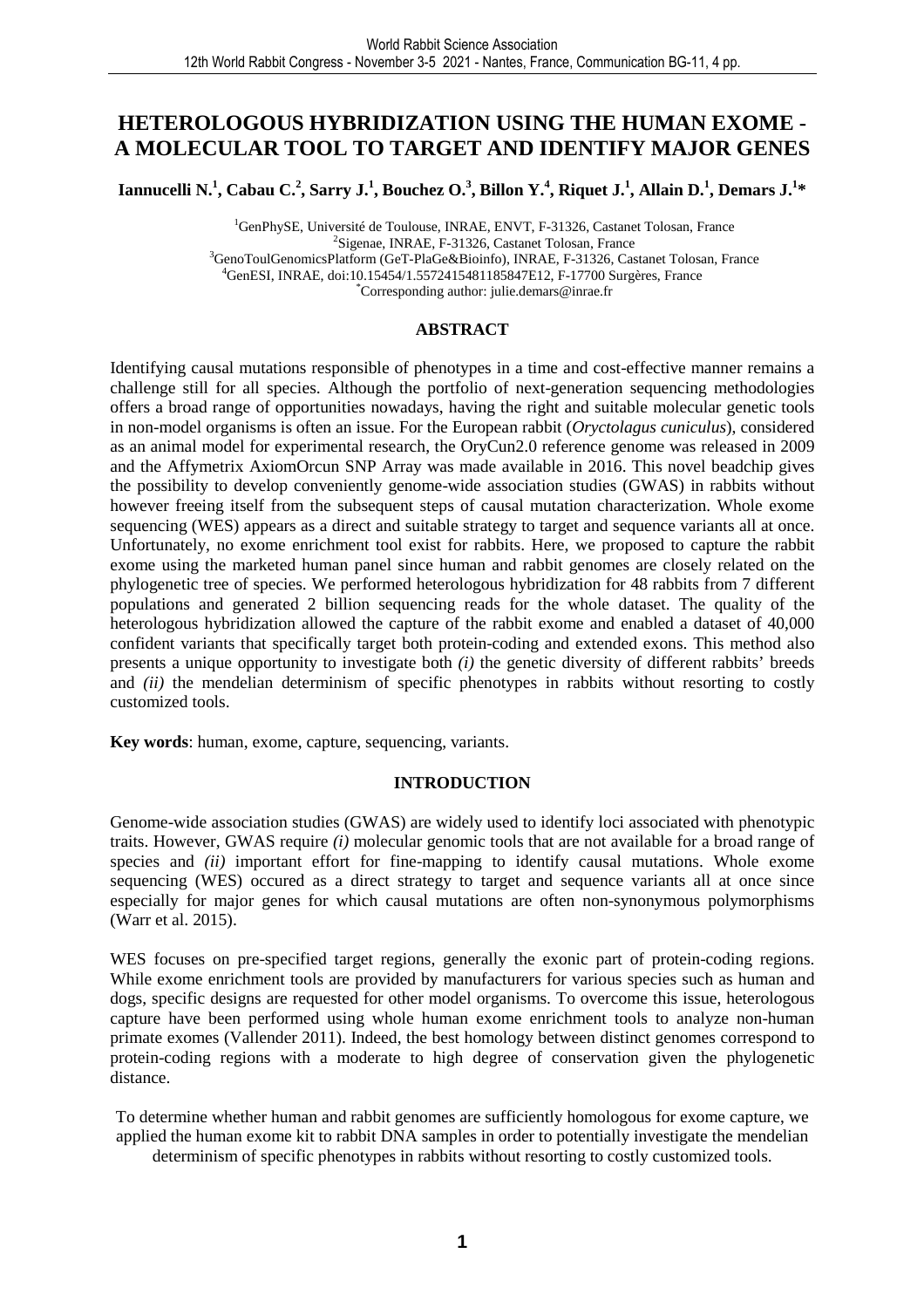#### **MATERIALS AND METHODS**

#### **Animals and experimental design**

The experimental design includes 48 animals from 7 rabbit populations that were all bred in the experimental INRA farm (UE GenESI, Surgères, France), in accordance with the national regulations for animal care and use of animals in agriculture. The different breeds have been selected for carrying major genes for fur quality or coloration traits. Castor strains include both wt  $(n=7)$  and diluted  $(n=6)$ animals, Chinchilla breeds include wt  $(n=7)$  and diluted  $(n=7)$  rabbits as developed in Demars et al., 2018. In addition, Angora strains (Rafat, Allain, and De Rochambeau 2009) include wt (n=6), Angora rabbits as described in Mulsant, de Rochambeau and Thébault, 2004 (n=6) and recent Angora (n=8).

#### **DNA extraction and quantification**

Ear punch biopsies (or blood sample) were collected and genomic DNA was extracted from samples with a home-made protocole: proteinase K lysis following by salt-based DNA extraction and ethanol precipitation. Briefly, ear punch biopsies were digested at 56°C for 3h using a 1ml solution including 10mM Tris HCl, 25mM EDTA pH=8, 0,5% SDS and 0.2 mg proteinase K. After overnight incubation at 37°C, 1/3 volume of saturated (6M) NaCl were added and slightly mixed before a centrifugation step (30 min at 4°C and 21000g). Supernatant was mixed with 2,5 volumes of 100% ethanol. DNA was retrieved and resuspended in classic buffer for 1 hour at 60°C before an overnight resuspension at 37°C. Total genomic DNA was quantified using both the Nanodrop 8000 (ND8000LAPTOP, Thermo Fisher Scientific, USA) and the Qubit2.0 (Q32866, Life Technologies, USA).

#### **Capture and Sequencing Analyses**

Once quality and quantity of DNA were validated, libraries preparation and exomes enrichment were performed using the Nextera® Rapid Capture Exome kit (Illumina, USA) that includes 214,405 human coding exons (covered by 425,554 probes) for a specific coverage of 37 Mb. The protocole was followed as recommended by the manufacturer. Briefly, tagmentation and PCR amplification allow fragments preparation before the samples pooling (by 6) and the denaturation of double-stranded DNA library. Hybridizations (first at 55°C and second at 58°C) to target regions is performed thanks to biotinylated probes and the use of streptavidin beads allows the enrichment step. A next step of elution is necessary before sequencing. Library quality was assessed using an Advanced Analytical Fragment Analyser (Fragment Analyzer<sup>TM</sup>) and libraries were quantified by QPCR using the Kapa Library Quantification Kit. Sequencing was performed on an Illumina HiSeq3000 with the Illumina Reagent Kits in paired end 2x150nt mode (sequencing service provider using Illumina HiSeq3000 was the GeT-PlaGe core facility, INRA Toulouse). The whole dataset of 48 samples was sequenced on 4 lanes.

#### **Bioinformatic Analysis**

The reference genome of rabbit was used in the present study, with a size of 2,734.47 Mb (ftp://ftp.ncbi.nlm.nih.gov/genomes/all/GCA\_000003625.1\_OryCun2.0). Reads were aligned with BWA-MEM version 0.7.12-r1039 (Li 2013) to the OryCun2.0 reference genome. We used picard tools-2.1.1 (https://broadinstitute.github.io/picard/) to mark and remove duplicates and we applied GATK version 3.7 realignment (-RealignerTargetCreator and -IndelRealigner), base quality score recalibration (-BaseRecalibrator) using a known dataset (Bertolini et al. 2014) and performed SNP and InDel discovery and genotyping (-HaplotypeCaller) across all samples simultaneously using standard hard filtering parameters according to GATK Best Practices recommendations. Annotation of variants and filtering of interesting variants was performed using the SNPEff (Cingolani, Platts, et al. 2012) and SNPSift (Cingolani, Patel, et al. 2012) programs, respectively.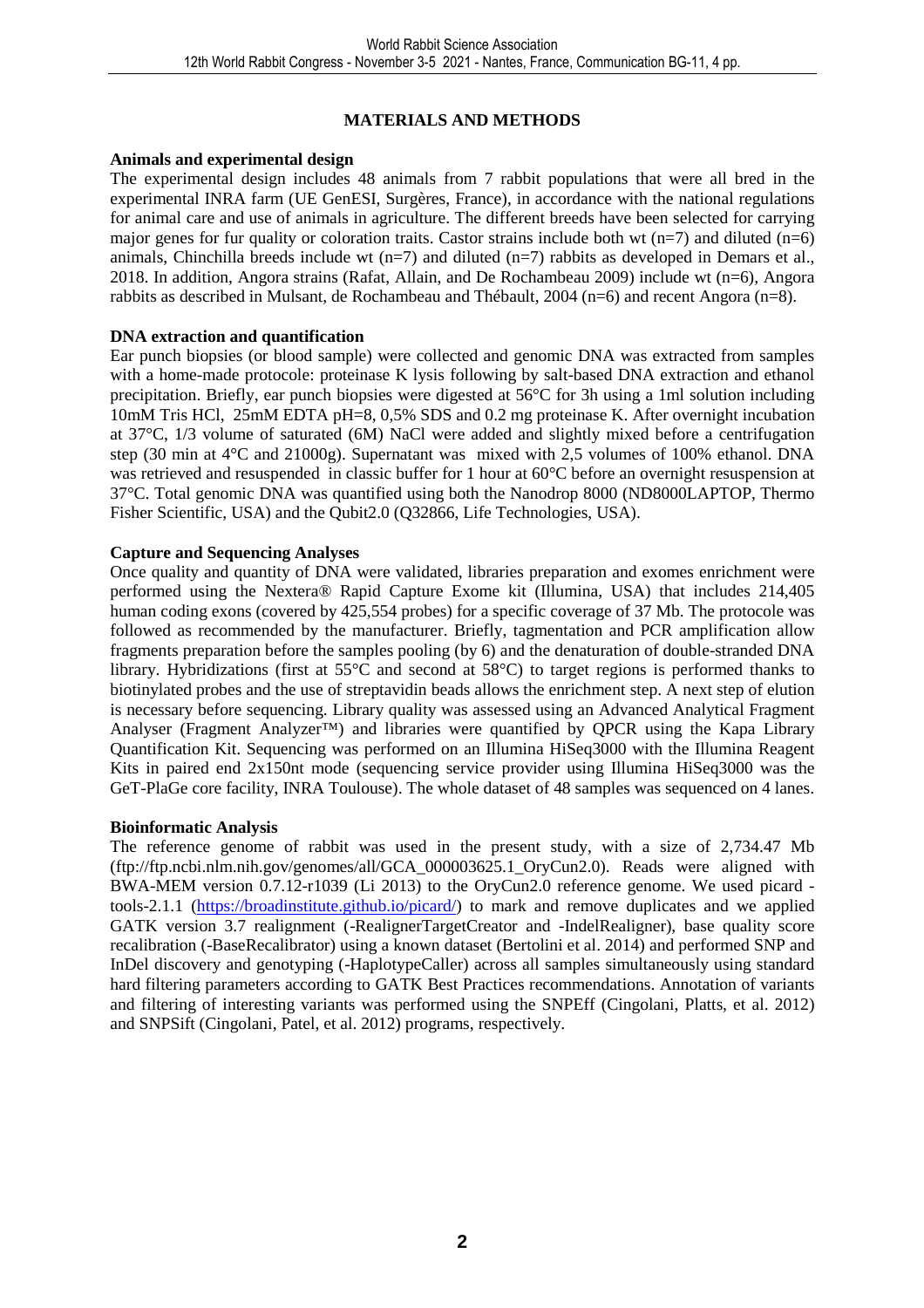#### **RESULTS AND DISCUSSION**

#### **The quality of the heterologous hybridization allows the capture of the rabbit exome**

To evaluate the effectiveness of the Nextera Exome Enrichment Kit with rabbit DNA, we firstly analyzed the sequencing depth and coverage. A dataset of 2 billions of sequences was generated in total, with approximately 45 millions of reads contributed from each sample. This corresponds to a mean coverage of 200x considering a number of exons similar between human and rabbit species. Despite the expected 200x sequencing depth, it occurred than a significant number of reads (30% per sample) did not overlap exons or extended exons suggesting *(i)* a moderate effectiveness of the heterologous capture or *(ii)* a poor annotation of the rabbit genome. However, when we considered the mean coverage per transcript, a homogenous representation of the rabbit exome was obtained as shown on Figure 1. Many rabbit transcripts are covered with several probes and show a high mean coverage for all samples. This suggests that the heterologous exon capture worked quite well.



**Figure 1:** Transcript mean coverage in all samples. The mean coverage of one transcript is the mean of the average coverage across all its exons. The y axis represents the mean coverage and the x axis represents the number of probes.

#### **A Variants discovery targeting rabbit exons allows identification of known mutations**

To assess the rabbit exome as a pertinent molecular tool for genetic studies in rabbits, we evaluated different criteria such as the depth coverage (DP), the quality (QUAL) and the heterozygosity for the discovery of genetic variants. In a first row of analysis, we considered a common DP of markers in all samples. The number of identified polymorphisms varied from 25,000 to 57,000 depending on the DP, DP30 is a correct coverage for heterozygous individual detection (Figure 2A). A homogenous density of variants on both autosomes (Figure 2B) and scaffolds (data not shown) was obtained. In addition, previously identified loci associated with different phenotypes were captured and sequenced as shown on Figure 2C with the non-extension mutation (e allele) of the *MC1R* gene corresponding to a 30 bp deletion (Fontanesi et al. 2006). Altogether, these results provide support for future studies in rabbit genetics.



**Figure 2:** Genetic variants estimation in the whole dataset. A- Genetic variants detection depending on depth coverage. B- Distribution of polymorphisms along the rabbit chromosomes. C- IGV (Integrative Genome Viewer) screenshot of one  $MCIR$  mutation (e = c304\_333del30) (Fontanesi et al. 2006).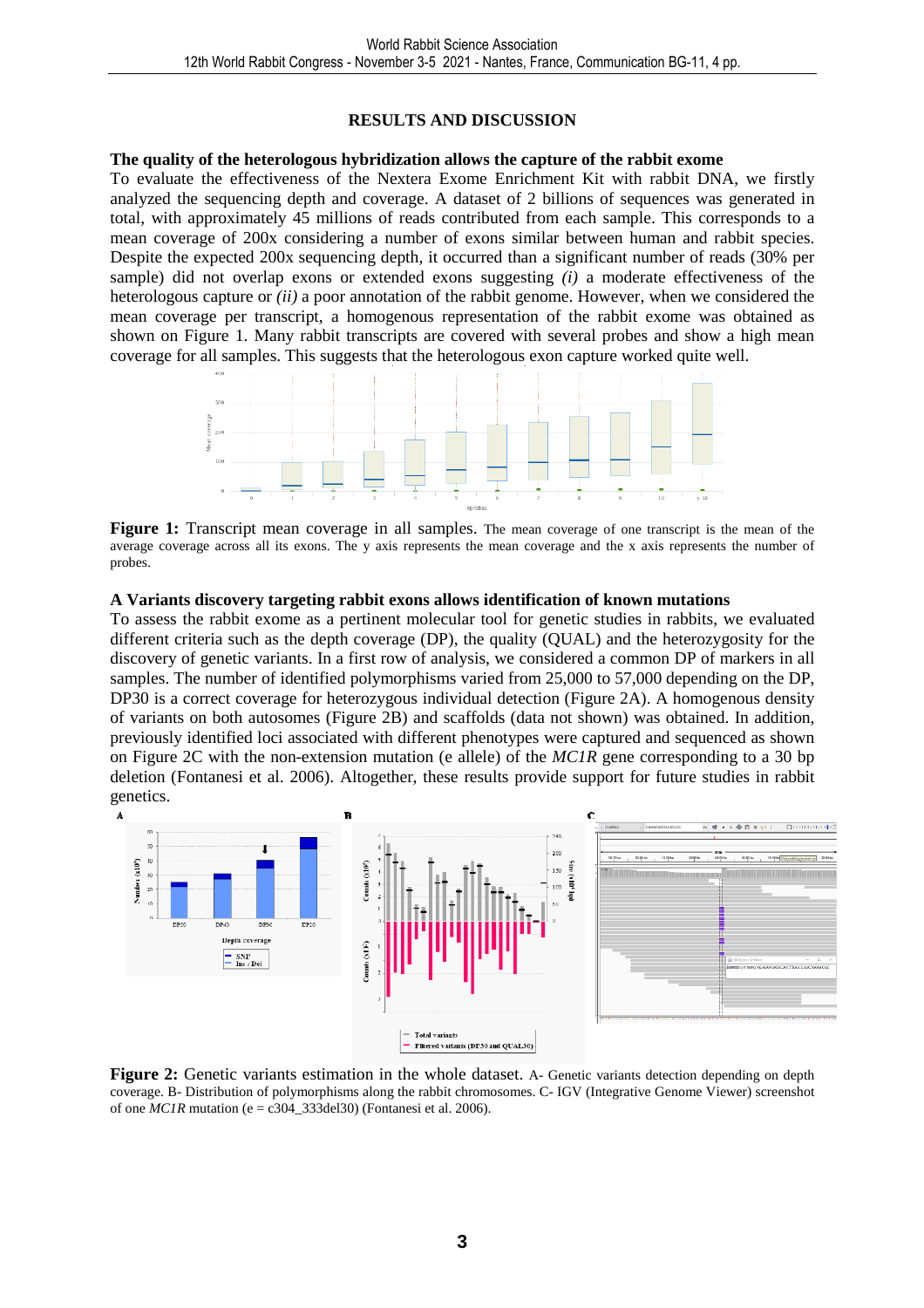#### **CONCLUSIONS**

To determine whether the high-throughput variants dataset was a pertinent molecular genetic tool for rabbits, we evaluated the genetic diversity of the 7 rabbit populations *via* a principal component analysis (PCA). The set of 40,000 polymorphisms, based on DP30 and QUAL30 criteria, perfectly discriminated the different rabbit breeds (Figure 3). In addition, the heterologous hybridization using the human exome might be a pertinent alternative to the Affymetrix AxiomOrcun SNP Array for genetic studies to a straightforward identification of causal mutations in coding regions. As example, all known rabbit mutations for coat color, located in *ASIP*, *MC1R*, *TYR*, *TYRP1*, *MLPH* genes, are covered by this tool..



**Figure 3:** Principal component decomposition of the high-throughput variants dataset.

#### **ACKNOWLEDGEMENTS**

We thank G. Auvinet, B. Bayle and L. Weidman, who carefully looked after the animals (GenESI, INRA, 2018. Pig phenotyping and Innovative breeding facility, doi:10.15454/1.5572415481185847E12). The Genetic Animal division from INRAE and the GenPhySE laboratory have funded this study. We thank the Get-PlaGe facility and all those who have contributed to this work for discussion and support.

#### **REFERENCES**

- Bertolini, F., G. Schiavo, E. Scotti, A. Ribani, P. L. Martelli, R. Casadio, and L. Fontanesi. 2014. "High-Throughput SNP Discovery in the Rabbit (Oryctolagus Cuniculus) Genome by next-Generation Semiconductor-Based Sequencing." *Animal Genetics*.
- Cingolani, Pablo, Viral M. Patel, Melissa Coon, Tung Nguyen, Susan J. Land, Douglas M. Ruden, and Xiangyi Lu. 2012. "Using Drosophila Melanogaster as a Model for Genotoxic Chemical Mutational Studies with a New Program, SnpSift." *Frontiers in Genetics* 3:35.
- Cingolani, Pablo, Adrian Platts, Le Lily Wang, Melissa Coon, Tung Nguyen, Luan Wang, Susan J. Land, Xiangyi Lu, and Douglas M. Ruden. 2012. "A Program for Annotating and Predicting the Effects of Single Nucleotide Polymorphisms, SnpEff." *Fly*.
- Demars, Julie, Nathalie Iannuccelli, Valerio Joe Utzeri, Gerard Auvinet, Juliette Riquet, Luca Fontanesi, and Daniel Allain. 2018. "New Insights into the Melanophilin (MLPH) Gene Affecting Coat Color Dilution in Rabbits." *Genes*.
- Fontanesi, L., M. Tazzoli, F. Beretti, and V. Russo. 2006. "Mutations in the Melanocortin 1 Receptor (MC1R) Gene Are Associated with Coat Colours in the Domestic Rabbit (Oryctolagus Cuniculus)." *Animal Genetics*.
- Li, Heng. 2013. "[Heng Li Compares BWA to Other Long Read Aligners like CUSHAW2] Aligning Sequence Reads, Clone Sequences and Assembly Contigs with BWA-MEM." *ArXiv Preprint ArXiv*.
- Mulsant, P., H. de Rochambeau, and RG Thébault. 2004. "A Note on Linkage between the Angora and Fgf5 Genes in Rabbits." *World Rabbit Science*.
- Rafat, S. A., D. Allain, and H. De Rochambeau. 2009. "Genetic Description of a Divergent Selection Experiment in Angora Rabbits with Overlapping Generations." *Journal of Animal Breeding and Genetics*.
- Vallender, Eric J. 2011. "Expanding Whole Exome Resequencing into Non-Human Primates." *Genome Biology*.
- Warr, Amanda, Christelle Robert, David Hume, Alan Archibald, Nader Deeb, and Mick Watson. 2015. "Exome Sequencing: Current and Future Perspectives." *G3: Genes, Genomes, Genetics*.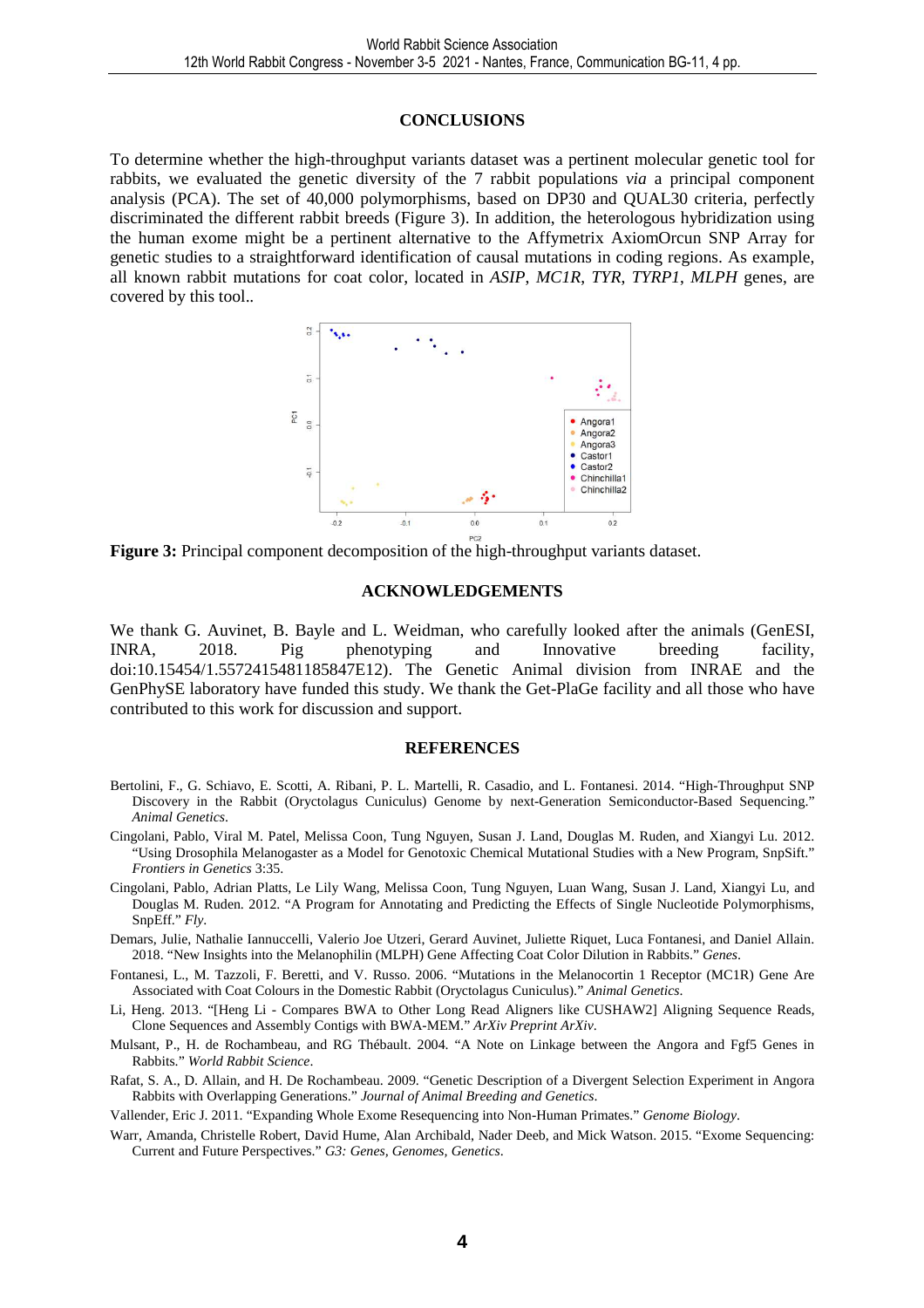# **Heterologous hybridization using the human exome - a molecular tool to target and identify major genes -**

*Iannuccelli N., Cabau C., Sarry J., Bouchez O., Billon Y., Riquet J., Allain D., Demars J.*



GenPhySE, Université de Toulouse, INRAE, ENVT, F-31326, Castanet Tolosan, France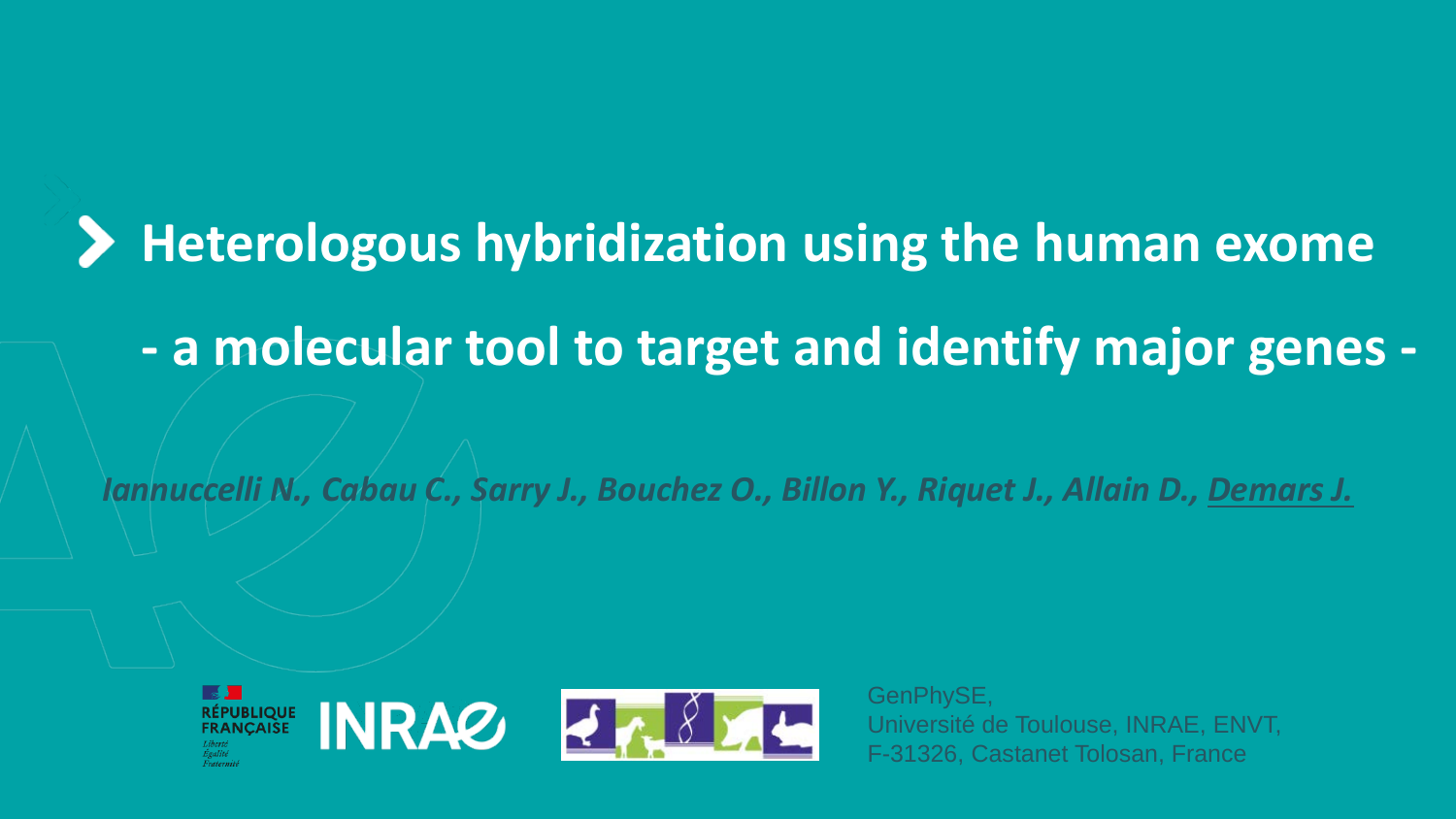#### **Coat (coloration or morphological) mutations are likely major genes**  $\blacktriangleright$

• Mutations underlying coat properties are exon coding variants affecting protein function

Terrier

• Exons are entities the most conserved across species



*https://doi.org/10.1098/rstb.2015.0488*

**INRAG** 

Heterologous hybridization using the human exome - a molecular tool to target and identify major genes - p. 2 2021-11-05 / WRC2020 / Julie Demars - [julie.demars@inrae.fr](mailto:julie.demars@inrae.fr)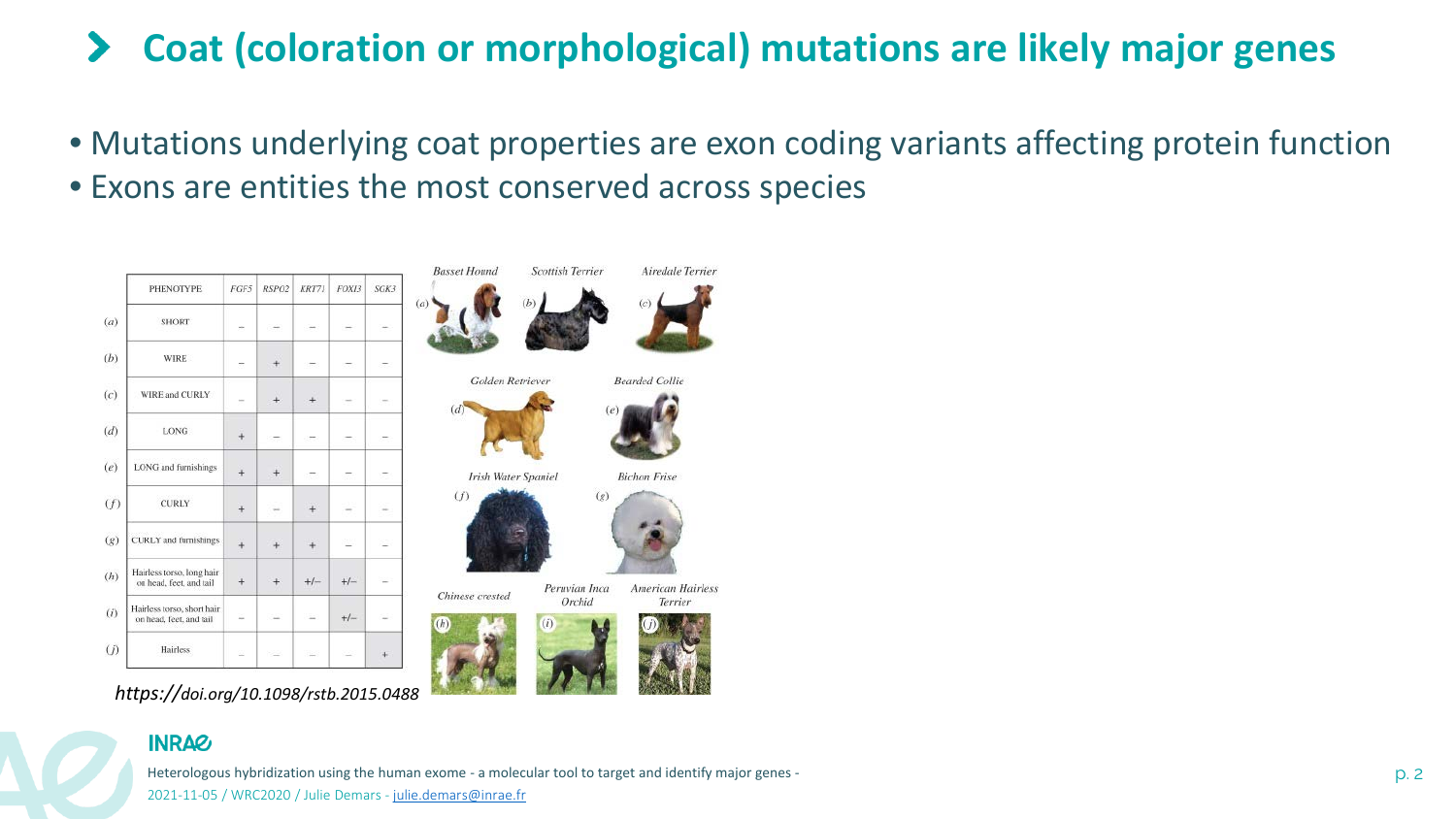#### **Coat (coloration or morphological) mutations are likely major genes**  $\blacktriangleright$

- Mutations underlying coat properties are exon coding variants affecting protein function
- Exons are entities the most conserved across species



*https://doi.org/10.1098/rstb.2015.0488*





**Is the human exome suitable to identify mutations underlying coat properties variability in rabbit ?**

### **INRAZ**

Heterologous hybridization using the human exome - a molecular tool to target and identify major genes - p. 3 2021-11-05 / WRC2020 / Julie Demars - [julie.demars@inrae.fr](mailto:julie.demars@inrae.fr)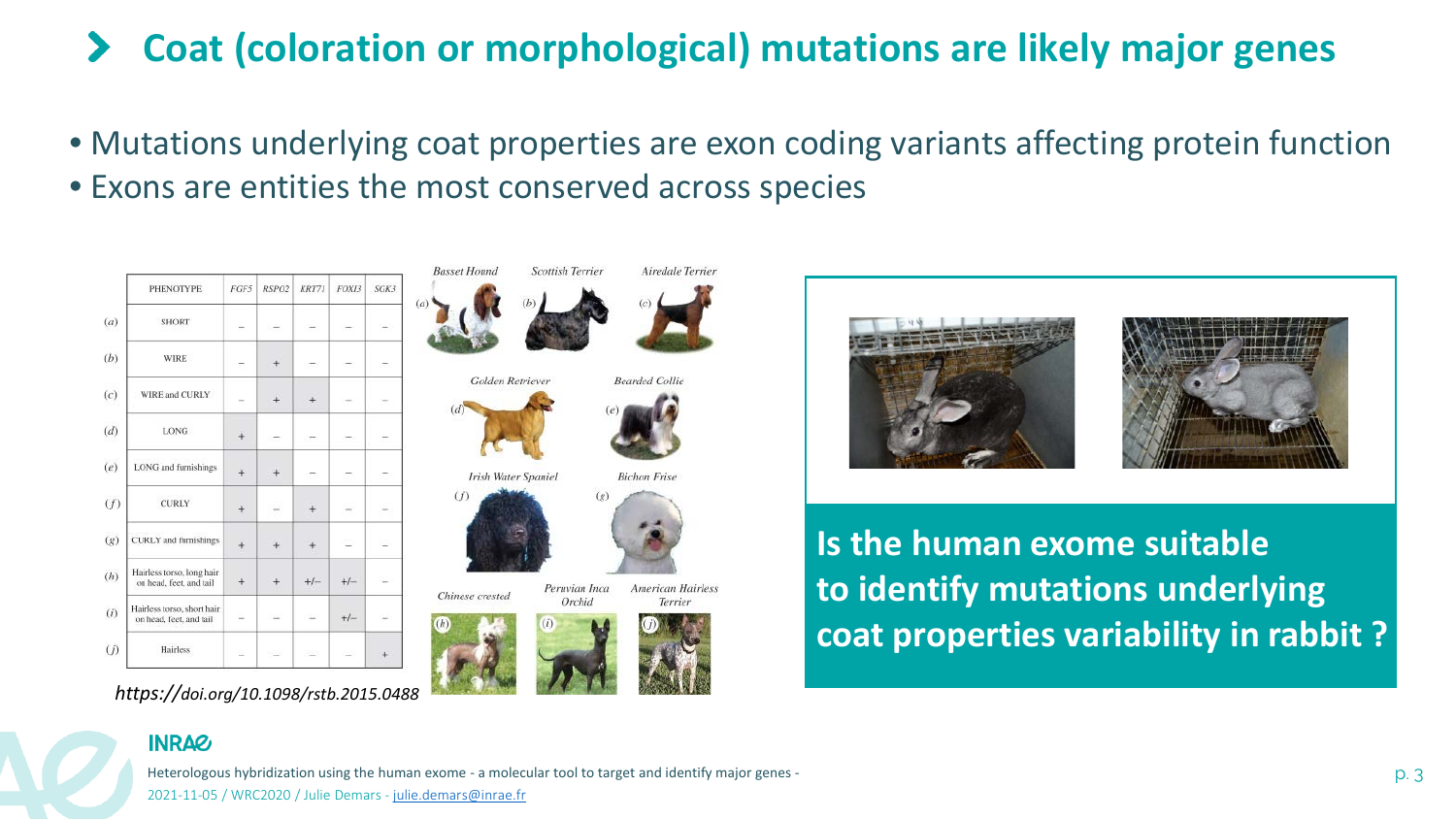#### **Description of the population experimental design**  $\blacktriangleright$



- **48 animals selected for carrying coat properties mutation** Castor wt (n=7) *vs*. dilute (n=6) Chinchilla wt (n=7) *vs*. dilute (n=7) Angora wt (n=6) *vs*. old (n=6) and recent (n=8)
- **Illumina Nextera® Rapid Capture Exome kit** including 214,405 human coding exons for a specific coverage of 37 Mb
- **Sequencing on HiSeq3000 paired-end 2\*150bp**
- **Mapping on the OryCun2.0 genome using BWA-MEM**

#### **INRAZ**

Heterologous hybridization using the human exome - a molecular tool to target and identify major genes - p. 4 2021-11-05 / WRC2020 / Julie Demars - [julie.demars@inrae.fr](mailto:julie.demars@inrae.fr)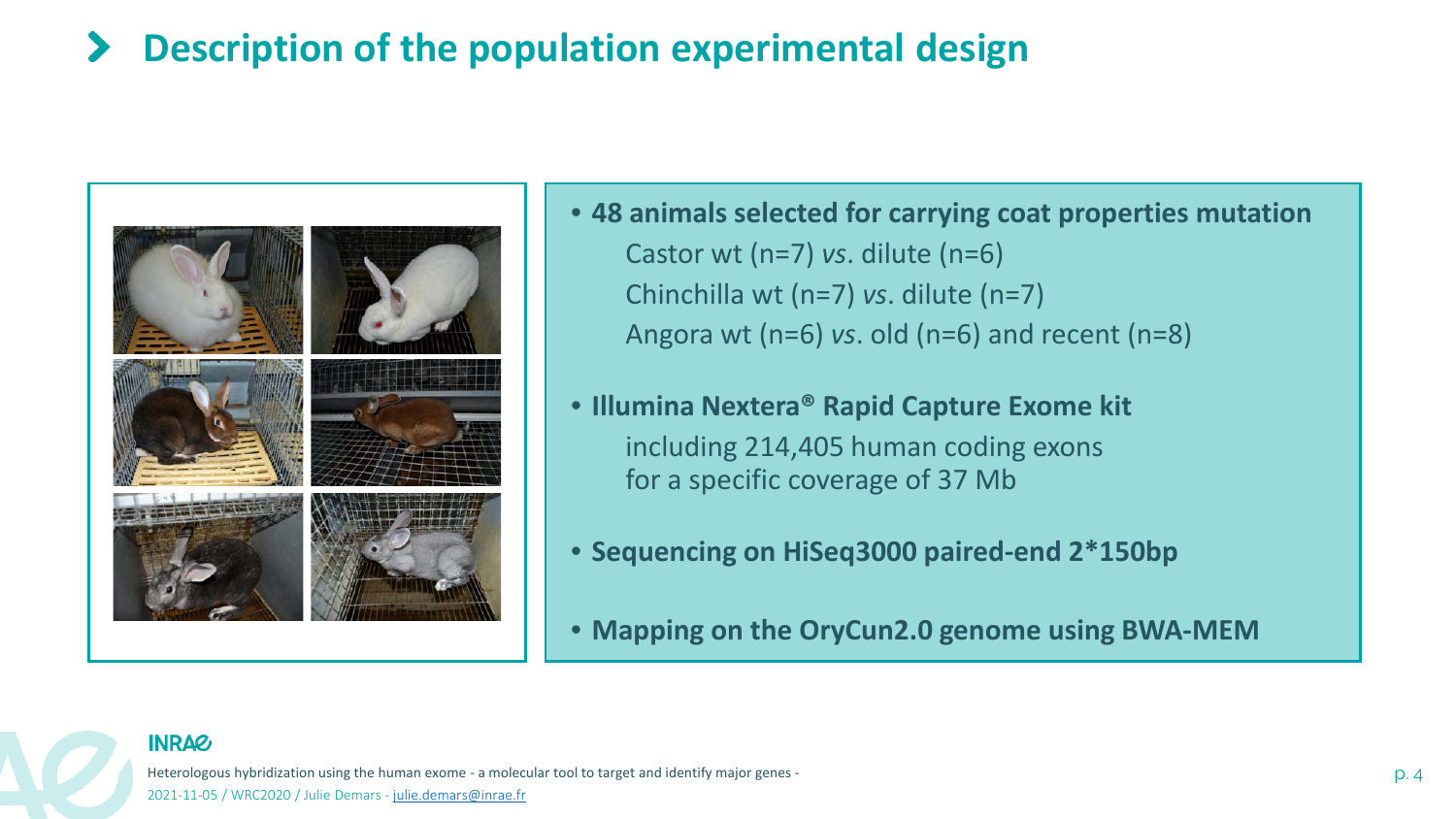#### $\blacktriangleright$ **Heterologous hybridization allows the capture of the rabbit exome**

- **Mean of 105,000 exons covered per sample** … *but 50% of exons seem missing*
- High proportion of covered transcripts showed high mean coverage for all samples



**INRAG** 

Heterologous hybridization using the human exome - a molecular tool to target and identify major genes - p. 5 2021-11-05 / WRC2020 / Julie Demars - [julie.demars@inrae.fr](mailto:julie.demars@inrae.fr)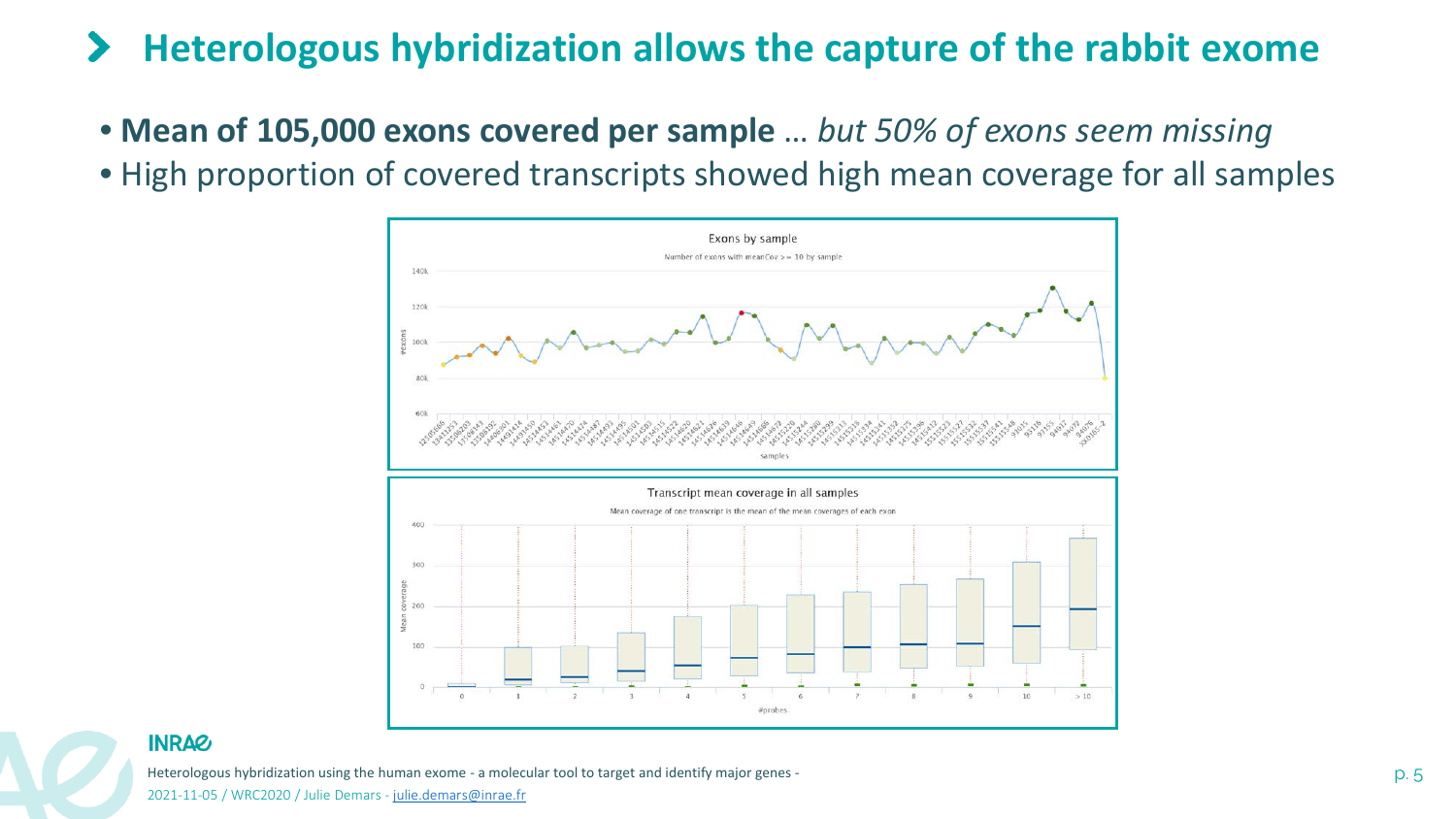#### **More than 9 millions of variants… including 2% in exons**  $\blacktriangleright$



#### **INRA&**

Heterologous hybridization using the human exome - a molecular tool to target and identify major genes - p. 6 and the strategy and the strategy perception of the strategy p. 6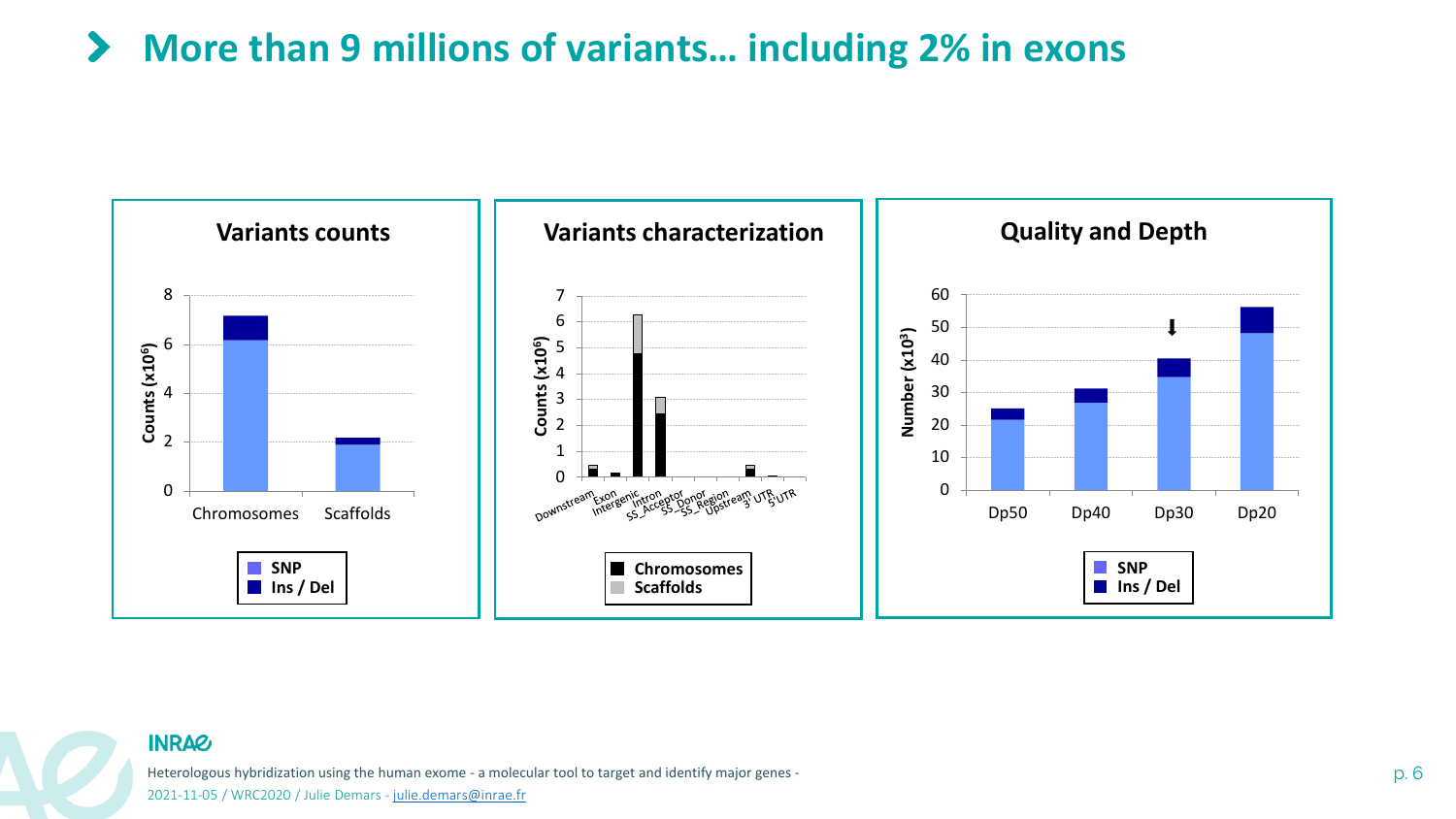#### **Variants homogeneously distributed across the genome**  $\blacktriangleright$



#### **INRAG**

Heterologous hybridization using the human exome - a molecular tool to target and identify major genes - p. 7 and the term of the state of the state of the state of the p. 7 and 7 and 7 and 7 and 7 and 7 and 7 and 7 and 7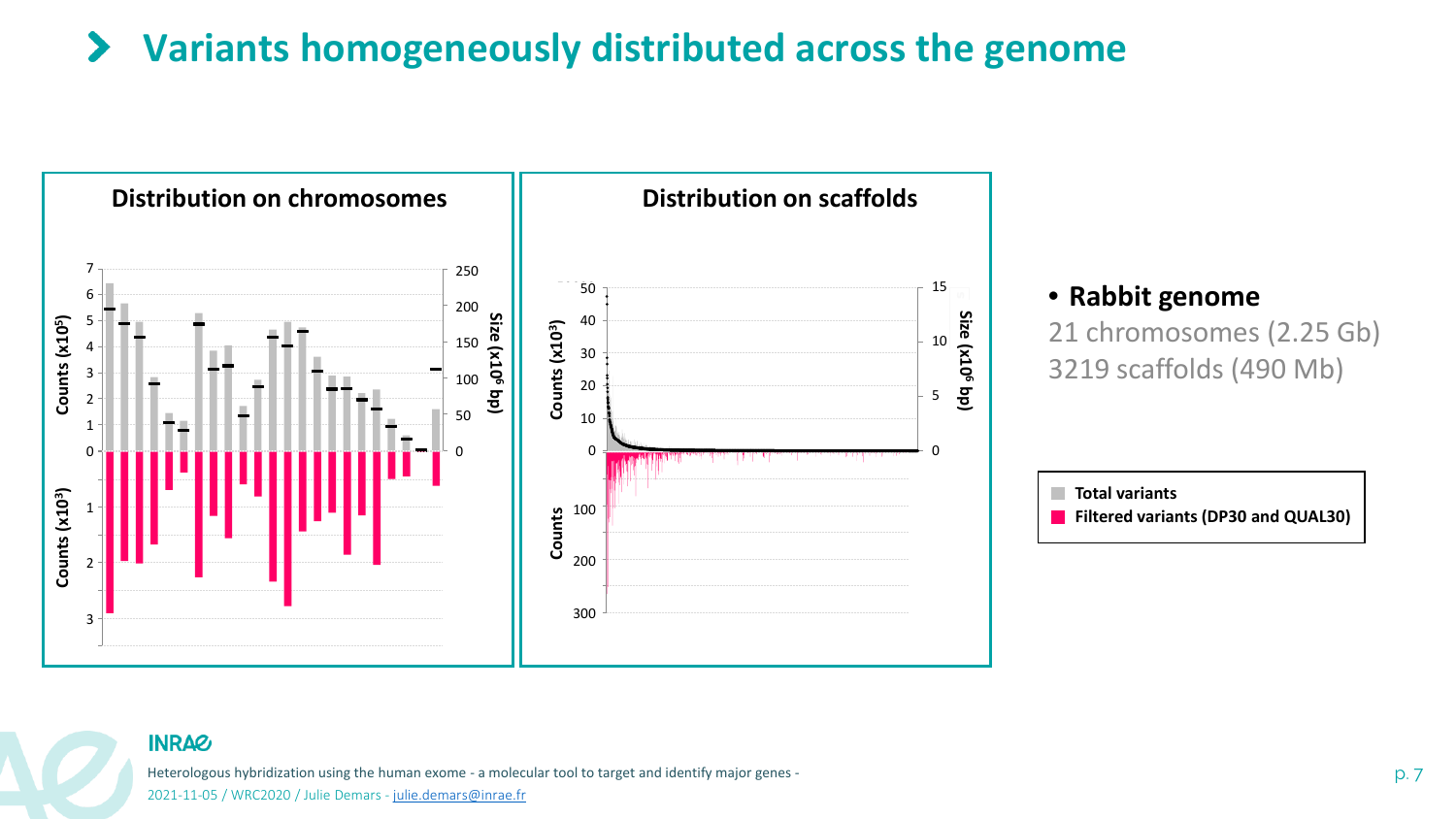#### **Variants discovery allows identification of known mutations** $\blacktriangleright$



**INRAG** 

Heterologous hybridization using the human exome - a molecular tool to target and identify major genes - p. 8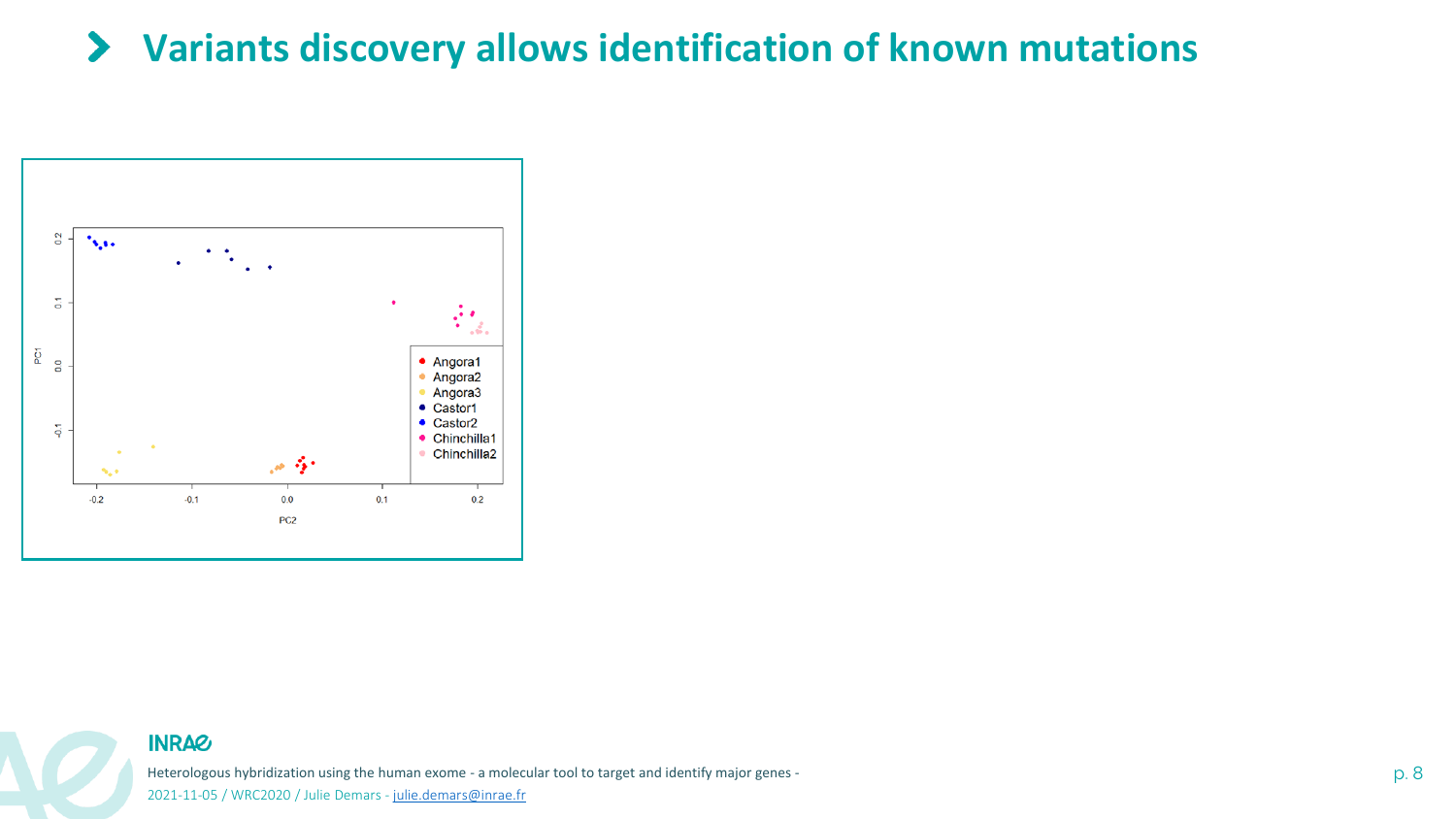## **Variants discovery allows identification of known mutations**



**The set of variants is an alternative molecular tool for rabbit genetics**

#### **INRAG**

Heterologous hybridization using the human exome - a molecular tool to target and identify major genes - p. 9 2021-11-05 / WRC2020 / Julie Demars - [julie.demars@inrae.fr](mailto:julie.demars@inrae.fr)